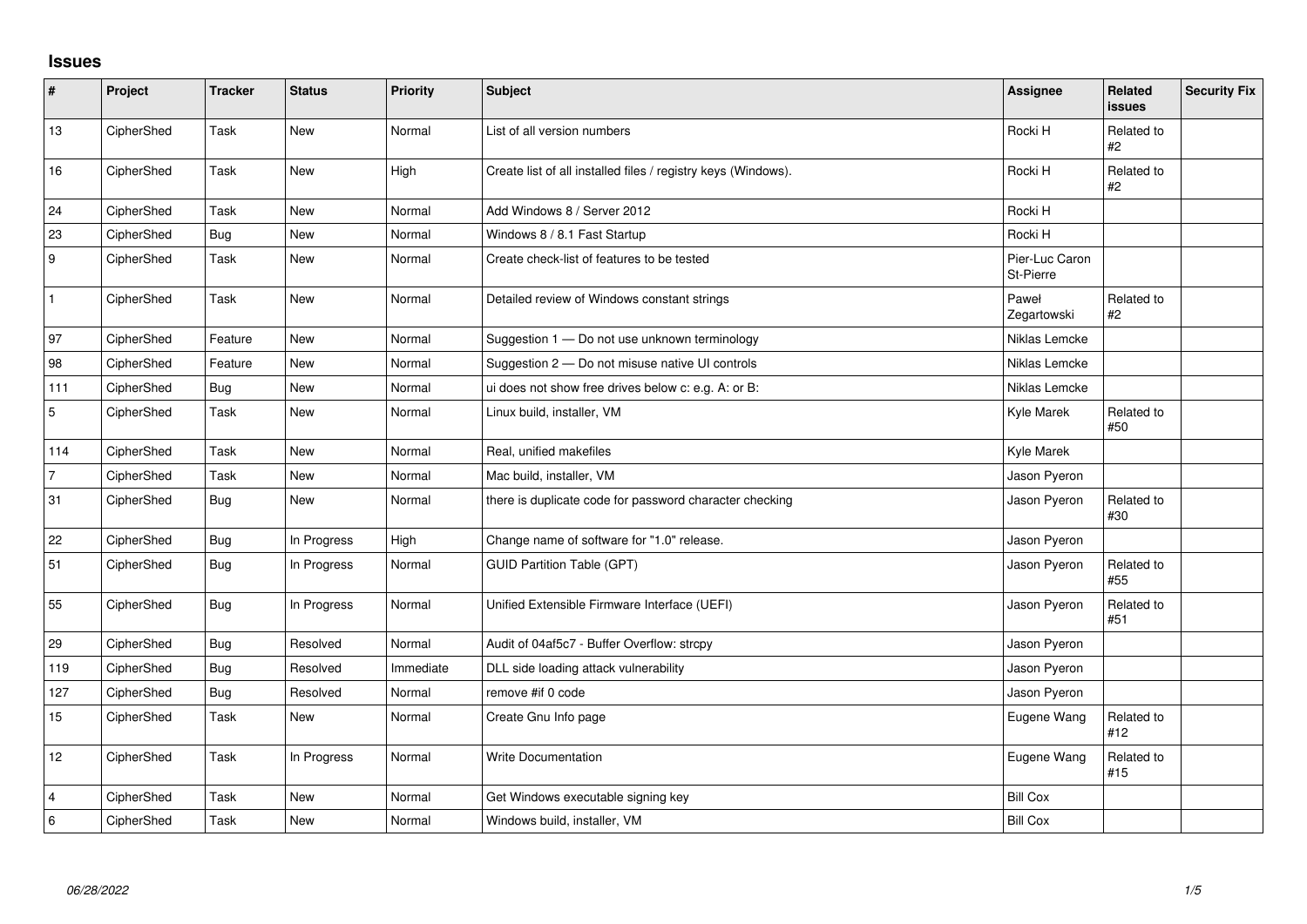| #    | Project    | <b>Tracker</b> | <b>Status</b> | <b>Priority</b> | <b>Subject</b>                                                  | <b>Assignee</b> | Related<br>issues                                         | <b>Security Fix</b> |
|------|------------|----------------|---------------|-----------------|-----------------------------------------------------------------|-----------------|-----------------------------------------------------------|---------------------|
| 2    | CipherShed | Task           | New           | Normal          | Upgrade installer to uninstall TrueCrypt                        |                 | Related to<br>#1, Related<br>to #13,<br>Related to<br>#16 |                     |
| 3    | CipherShed | Task           | New           | Normal          | Finish initial bitmaps and icons                                |                 |                                                           |                     |
| 8    | CipherShed | Task           | New           | Normal          | Get graphics artist to work on artwork, icons                   |                 |                                                           |                     |
| $10$ | CipherShed | Feature        | New           | Low             | Two-factor Pre-boot-authentication with USB stick and Password  |                 |                                                           |                     |
| 11   | CipherShed | Feature        | New           | Low             | Cipher set enablement                                           |                 |                                                           |                     |
| 14   | CipherShed | Bug            | New           | Normal          | Fixes urls in ui (/applink? links)                              |                 | Related to<br>#25                                         |                     |
| 17   | CipherShed | Task           | New           | Normal          | Create debian packaging                                         |                 |                                                           |                     |
| 18   | CipherShed | Task           | New           | Normal          | Create rpm packaging                                            |                 |                                                           |                     |
| 19   | CipherShed | Task           | New           | Normal          | Create pkgbuild for arch                                        |                 |                                                           |                     |
| 20   | CipherShed | Task           | New           | Normal          | Create dmg for os x                                             |                 |                                                           |                     |
| 21   | CipherShed | <b>Bug</b>     | New           | High            | Method of mounting may be exploited                             |                 |                                                           |                     |
| 25   | CipherShed | Task           | New           | Normal          | Broken applinks                                                 |                 | Related to<br>#14                                         |                     |
| 26   | CipherShed | <b>Bug</b>     | New           | Normal          | Large External Drive Support on Mac (>512byte sector size)      |                 |                                                           |                     |
| 32   | CipherShed | Feature        | New           | Normal          | truecrypt.ch ideas thread                                       |                 |                                                           |                     |
| 33   | CipherShed | Feature        | New           | Normal          | windows comamnd line volume creation                            |                 |                                                           |                     |
| 34   | CipherShed | Feature        | New           | Normal          | windows mount point support                                     |                 | Related to<br>#60                                         |                     |
| 36   | CipherShed | Feature        | New           | Normal          | support multiple actors to open an encrypted volume             |                 |                                                           |                     |
| 37   | CipherShed | <b>Bug</b>     | New           | High            | Open Crypto Audit Project issues                                |                 |                                                           |                     |
| 38   | CipherShed | Bug            | New           | High            | Weak Volume Header key derivation algorithm                     |                 | Blocked by<br>#49                                         |                     |
| 39   | CipherShed | <b>Bug</b>     | New           | High            | Sensitive information might be paged out from kernel stacks     |                 |                                                           |                     |
| 40   | CipherShed | <b>Bug</b>     | New           | High            | Multiple issues in the bootloader decompressor                  |                 |                                                           |                     |
| 41   | CipherShed | <b>Bug</b>     | New           | High            | Windows kernel driver uses memset() to clear sensitive data     |                 |                                                           |                     |
| 42   | CipherShed | <b>Bug</b>     | New           | High            | TC_IOCTL_GET_SYSTEM_DRIVE_DUMP_CONFIG kernel pointer disclosure |                 |                                                           |                     |
| 43   | CipherShed | <b>Bug</b>     | New           | High            | IOCTL_DISK_VERIFY integer overflow                              |                 |                                                           |                     |
| 44   | CipherShed | <b>Bug</b>     | New           | High            | TC_IOCTL_OPEN_TEST multiple issues                              |                 |                                                           |                     |
| 45   | CipherShed | <b>Bug</b>     | New           | High            | MainThreadProc() integer overflow                               |                 |                                                           |                     |
| 46   | CipherShed | Bug            | New           | High            | MountVolume() device check bypass                               |                 |                                                           |                     |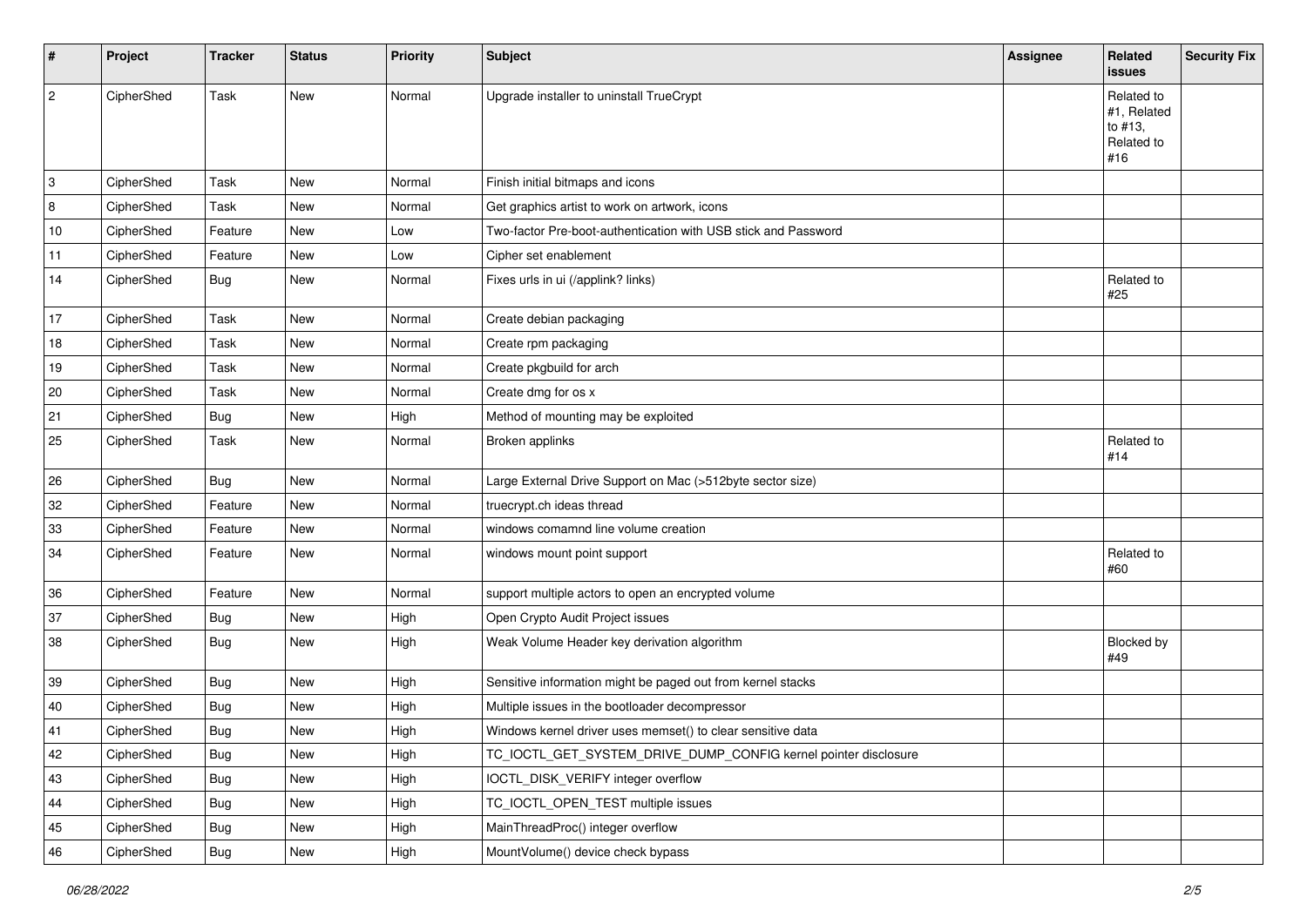| $\sharp$ | Project    | <b>Tracker</b> | <b>Status</b> | Priority | <b>Subject</b>                                                                                           | <b>Assignee</b> | Related<br>issues | <b>Security Fix</b> |
|----------|------------|----------------|---------------|----------|----------------------------------------------------------------------------------------------------------|-----------------|-------------------|---------------------|
| 47       | CipherShed | Bug            | <b>New</b>    | High     | GetWipePassCount() / WipeBuffer() can cause BSOD                                                         |                 |                   |                     |
| 48       | CipherShed | Bug            | New           | High     | EncryptDataUnits() lacks error handling                                                                  |                 |                   |                     |
| 50       | CipherShed | Feature        | New           | Normal   | Linux FDE                                                                                                |                 | Related to<br>#5  |                     |
| 52       | CipherShed | Feature        | <b>New</b>    | Low      | recovery utility & tools                                                                                 |                 | Related to<br>#59 |                     |
| 53       | CipherShed | Feature        | <b>New</b>    | Low      | Portable / non-admin volume browser                                                                      |                 |                   |                     |
| 54       | CipherShed | Feature        | New           | Low      | Self Destruct Password                                                                                   |                 |                   |                     |
| 56       | CipherShed | <b>Bug</b>     | <b>New</b>    | Low      | FreeBSD support                                                                                          |                 |                   |                     |
| 57       | CipherShed | Feature        | New           | Normal   | Skein support                                                                                            |                 |                   |                     |
| 58       | CipherShed | Feature        | New           | Low      | Tablet / Touch screen / non-keyboard boot support                                                        |                 |                   |                     |
| 59       | CipherShed | Bug            | New           | Low      | optimized rescue disk                                                                                    |                 | Related to<br>#52 |                     |
| 60       | CipherShed | Feature        | New           | Normal   | Enhanced UX - shell extension for container management                                                   |                 | Related to<br>#34 |                     |
| 61       | CipherShed | Feature        | New           | Normal   | optionally support TPM                                                                                   |                 |                   |                     |
| 62       | CipherShed | Feature        | New           | Normal   | Administrative Configuration for Enterprise IT                                                           |                 |                   |                     |
| 63       | CipherShed | Bug            | New           | Normal   | 64 bit gui on 64 bit systems                                                                             |                 | Related to<br>#65 |                     |
| 64       | CipherShed | Task           | New           | Normal   | Rewrite or remove LongReverse in Common/DIgcode.c                                                        |                 |                   |                     |
| 65       | CipherShed | Feature        | New           | Normal   | pure 64 bit version for windows                                                                          |                 | Related to<br>#63 |                     |
| 66       | CipherShed | Feature        | <b>New</b>    | Normal   | provide robust API for usermode interaction with kernel driver                                           |                 |                   |                     |
| 67       | CipherShed | Feature        | New           | Normal   | print a backup                                                                                           |                 |                   |                     |
| 69       | CipherShed | Feature        | <b>New</b>    | Low      | integration test: mounting and sharing volumes                                                           |                 |                   |                     |
| 70       | CipherShed | Feature        | New           | Normal   | track git info in build                                                                                  |                 |                   |                     |
| 71       | CipherShed | <b>Bug</b>     | New           | High     | passwords using non-ascii                                                                                |                 |                   |                     |
| 72       | CipherShed | <b>Bug</b>     | New           | Normal   | The installation fails, but a message (from windows?) says it succeeds and asks if you want<br>to reboot |                 |                   |                     |
| $73\,$   | CipherShed | Bug            | New           | Normal   | Truecrypt icon showing in taskbar                                                                        |                 |                   |                     |
| $74\,$   | CipherShed | <b>Bug</b>     | New           | Normal   | Hardcoded Build date in Help->About window                                                               |                 |                   |                     |
| 75       | CipherShed | Feature        | New           | Low      | code coverage - ConvertUTF.c                                                                             |                 |                   |                     |
| 76       | CipherShed | Bug            | New           | Normal   | MakeSelfExtractingPackage used in CI cannot have dialog boxes                                            |                 |                   |                     |
| 78       | CipherShed | <b>Bug</b>     | New           | Normal   | update the ciphershed.org website, automatically                                                         |                 |                   |                     |
| 79       | CipherShed | Feature        | New           | Low      | document a list of file systems compatible with Hidden Volume usage                                      |                 |                   |                     |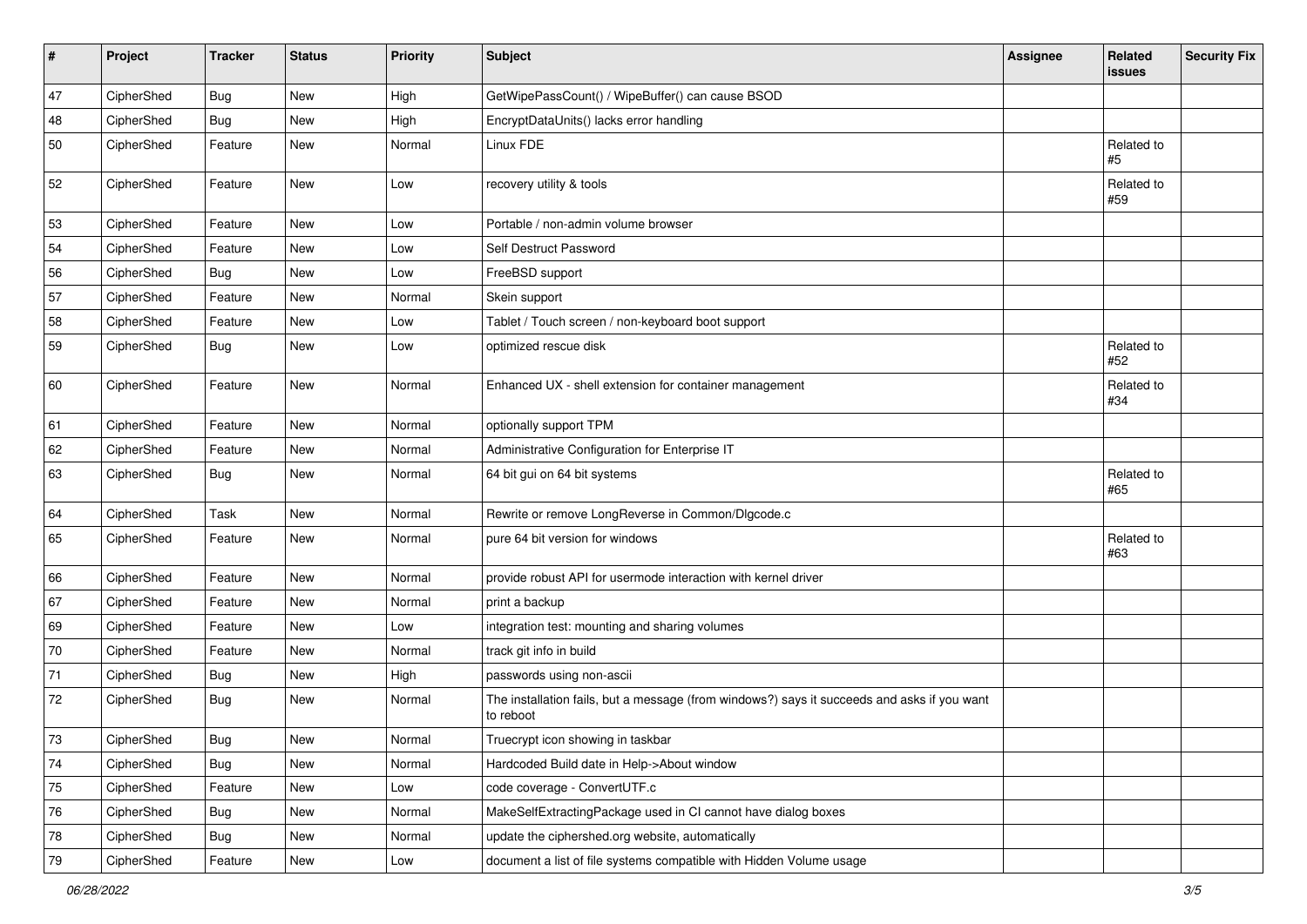| #   | Project    | <b>Tracker</b> | <b>Status</b> | <b>Priority</b> | Subject                                                                                                                                    | <b>Assignee</b> | Related<br><b>issues</b> | <b>Security Fix</b> |
|-----|------------|----------------|---------------|-----------------|--------------------------------------------------------------------------------------------------------------------------------------------|-----------------|--------------------------|---------------------|
| 80  | CipherShed | Bug            | <b>New</b>    | Low             | TEST CASE: ubuntu 14 GUI install                                                                                                           |                 |                          |                     |
| 81  | CipherShed | Feature        | New           | Normal          | Decrypt System drive via commandline                                                                                                       |                 |                          |                     |
| 82  | CipherShed | Feature        | New           | Normal          | add sparse file detection to non-windows versions                                                                                          |                 |                          |                     |
| 83  | CipherShed | <b>Bug</b>     | <b>New</b>    | Normal          | deduplicate file names                                                                                                                     |                 |                          |                     |
| 84  | CipherShed | <b>Bug</b>     | <b>New</b>    | Normal          | wcsncpy is subject to buffer overflow                                                                                                      |                 |                          |                     |
| 85  | CipherShed | <b>Bug</b>     | New           | Normal          | Digcode.c is 9917 lines long, split it up                                                                                                  |                 |                          |                     |
| 87  | CipherShed | Feature        | New           | Low             | support multiple hidden volumes                                                                                                            |                 |                          |                     |
| 88  | CipherShed | Bug            | New           | Normal          | smart card support for containers                                                                                                          |                 |                          |                     |
| 89  | CipherShed | Feature        | <b>New</b>    | Normal          | Support the Common Criteria Collaborative Protection Profile for Full Disk Encryption                                                      |                 |                          |                     |
| 90  | CipherShed | Feature        | New           | Normal          | cipher setting preference file                                                                                                             |                 |                          |                     |
| 91  | CipherShed | Feature        | New           | Normal          | use linked libraries in kernel driver to isolate logical units and later support plugins                                                   |                 |                          |                     |
| 92  | CipherShed | Feature        | New           | Normal          | allow change of cipher/key on encrypted container without decrypting                                                                       |                 |                          |                     |
| 93  | CipherShed | Feature        | New           | Normal          | support "quick" encrypt for new media (especially flash/SSD)                                                                               |                 |                          |                     |
| 94  | CipherShed | <b>Bug</b>     | <b>New</b>    | High            | CipherShed Volume Creation Wizard: Encryption of Host Protected Area":"Encryption of Host<br>Protected Area" class #32770 not initialized? |                 |                          |                     |
| 95  | CipherShed | <b>Bug</b>     | New           | Normal          | Platform/SystemException.h and Common/Exception.h define the same class/struct                                                             |                 |                          |                     |
| 96  | CipherShed | Feature        | <b>New</b>    | Normal          | installer to incorporate a post-installation quick-start wizard                                                                            |                 |                          |                     |
| 102 | CipherShed | Feature        | New           | Normal          | support for serial console in bootloader                                                                                                   |                 |                          |                     |
| 103 | CipherShed | Task           | <b>New</b>    | Low             | <b>Const Correctness</b>                                                                                                                   |                 |                          |                     |
| 106 | CipherShed | Task           | New           | Low             | Disable GitHub issue tracker                                                                                                               |                 |                          |                     |
| 116 | CipherShed | <b>Bug</b>     | New           | Normal          | create an option for private/global volume mounting                                                                                        |                 |                          |                     |
| 99  | CipherShed | Feature        | New           | Normal          | Suggestion 3-Separate required and optional input parameters                                                                               |                 |                          |                     |
| 100 | CipherShed | Feature        | New           | Normal          | Suggestion 4-Display the consequences of an action immediately (Immediacy of<br>consequences)                                              |                 |                          |                     |
| 108 | CipherShed | Bug            | <b>New</b>    | Urgent          | Open Crypto Audit Project TrueCrypt CS-TC-2 - AES implementation susceptible to<br>cache-timing attacks                                    |                 |                          |                     |
| 118 | CipherShed | <b>Bug</b>     | <b>New</b>    | Normal          | upgrading truecrpyt fails if truecrypt is pinned to the taskbar                                                                            |                 |                          |                     |
| 121 | CipherShed | Feature        | New           | Normal          | Support "not" burning CD on encrypting disk operation                                                                                      |                 | Related to<br>#68        |                     |
| 122 | CipherShed | Feature        | New           | Normal          | support key escrow                                                                                                                         |                 | Related to<br>#68        |                     |
| 124 | CipherShed | Feature        | New           | Normal          | investigate switch to FUDforum from phpBB                                                                                                  |                 |                          |                     |
| 107 | CipherShed | <b>Bug</b>     | New           | Immediate       | Open Crypto Audit Project TrueCrypt CS-TC-1 - CryptAcquireContext may silently fail in<br>unusual scenarios                                |                 |                          |                     |